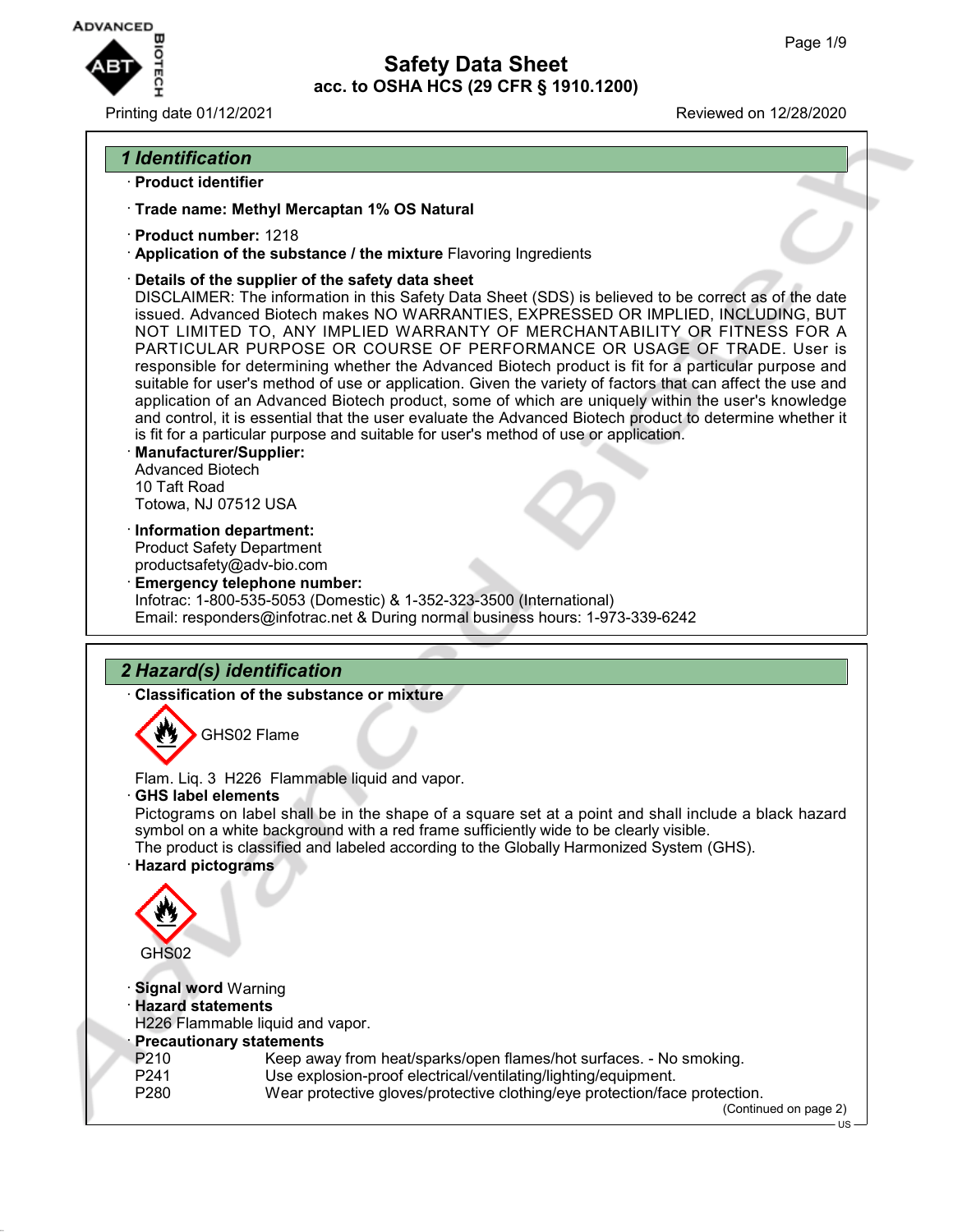

Printing date 01/12/2021 Reviewed on 12/28/2020

### **Safety Data Sheet acc. to OSHA HCS (29 CFR § 1910.1200)**

#### **Trade name: Methyl Mercaptan 1% OS Natural**



· **Description:** Mixture of the substances listed below with nonhazardous additions.

### · **Dangerous components:**

CAS: 74-93-1 EINECS: 200-822-1

# Methanethiol  $\circledast$  Flam. Liq. 1, H224;  $\circledast$  Acute Tox. 3, H331  $\leq$ 2.5%

### *4 First-aid measures*

- · **Description of first aid measures**
- · **General information:** Immediately remove any clothing soiled by the product.
- · **After inhalation:** Supply fresh air; consult doctor in case of complaints.
- · **After skin contact:** Immediately rinse with water.
- · **After eye contact:** Rinse opened eye for several minutes under running water.
- · **After swallowing:** If symptoms persist consult doctor.
- · **Information for doctor:**
- · **Most important symptoms and effects, both acute and delayed** No further relevant information available.
- · **Indication of any immediate medical attention and special treatment needed** No further relevant information available.

# *5 Fire-fighting measures*

- · **Extinguishing media**
- · **Suitable extinguishing agents:**

CO2, extinguishing powder or water spray. Fight larger fires with water spray or alcohol resistant foam.

· **For safety reasons unsuitable extinguishing agents:** Water with full jet

(Continued on page 3)

US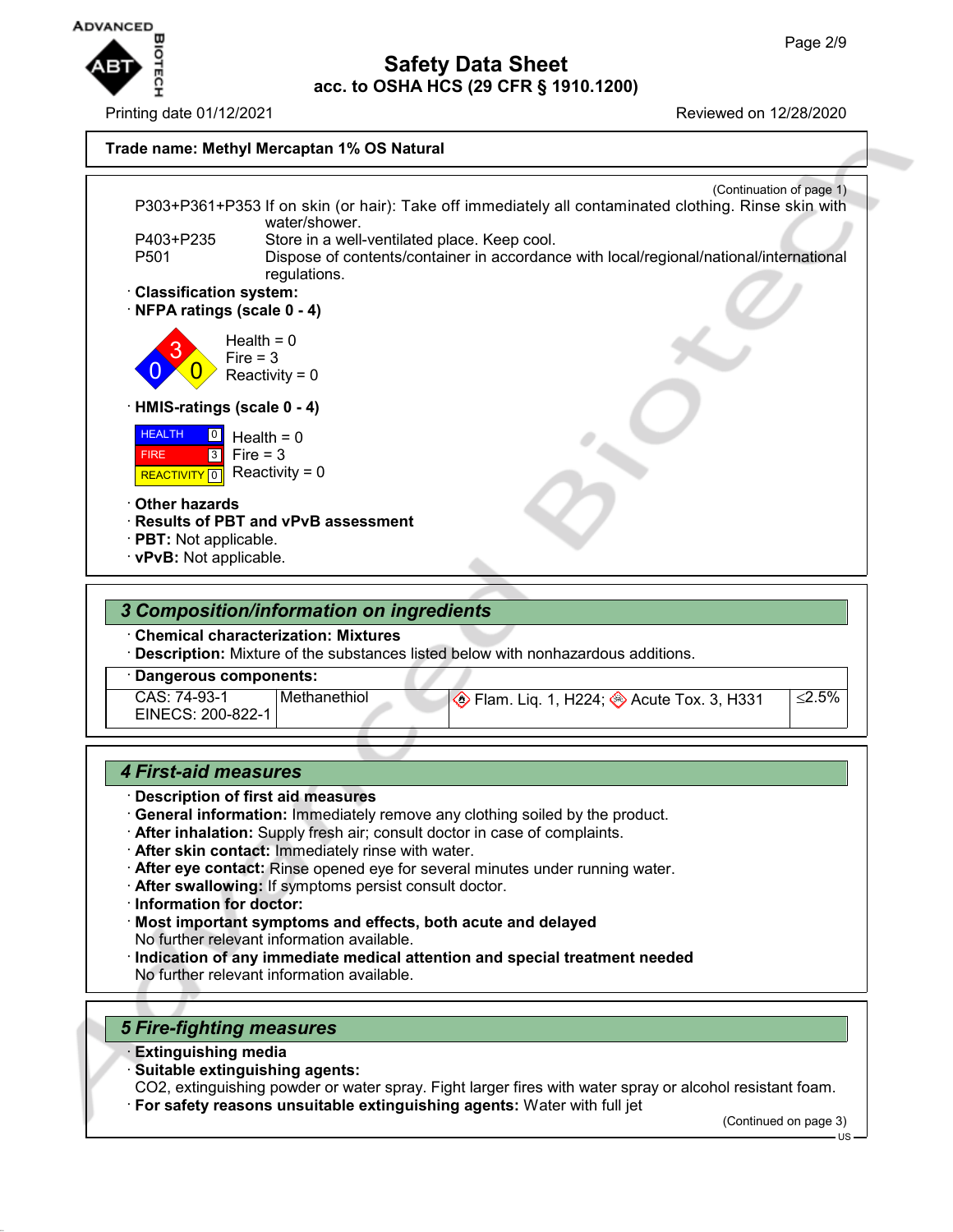

Printing date 01/12/2021 Reviewed on 12/28/2020

#### **Trade name: Methyl Mercaptan 1% OS Natural**

- (Continuation of page 2) · **Special hazards arising from the substance or mixture** No further relevant information available.
- · **Advice for firefighters**
- · **Protective equipment:** No special measures required.
- · **Additional information**
- Cool endangered receptacles with water spray.

Collect contaminated fire fighting water separately. It must not enter the sewage system.

#### *6 Accidental release measures*

· **Personal precautions, protective equipment and emergency procedures** Wear protective equipment. Keep unprotected persons away. · **Environmental precautions:** Do not allow to enter sewers/ surface or ground water. · **Methods and material for containment and cleaning up:** Absorb with liquid-binding material (sand, diatomite, acid binders, universal binders, sawdust). Dispose contaminated material as waste according to item 13. Ensure adequate ventilation. **Reference to other sections** See Section 7 for information on safe handling. See Section 8 for information on personal protection equipment. See Section 13 for disposal information. · **Protective Action Criteria for Chemicals** · **PAC-1:** CAS: 74-93-1 Methanethiol 0.005 ppm · **PAC-2:** CAS: 74-93-1 Methanethiol 23 ppm · **PAC-3:** CAS: 74-93-1 Methanethiol 68 ppm

### *7 Handling and storage*

· **Handling:**

- · **Precautions for safe handling** No special precautions are necessary if used correctly.
- · **Information about protection against explosions and fires:** Keep ignition sources away - Do not smoke.
- Protect against electrostatic charges.
- · **Conditions for safe storage, including any incompatibilities**
- · **Storage:**
- · **Requirements to be met by storerooms and receptacles:** No special requirements.
- Please refer to product specification for product storage requirements.
- · **Information about storage in one common storage facility:** Not required.
- · **Further information about storage conditions:** Keep receptacle tightly sealed.
- · **Specific end use(s)** No further relevant information available.

*8 Exposure controls/personal protection*

· **Additional information about design of technical systems:** No further data; see item 7.

(Continued on page 4)

US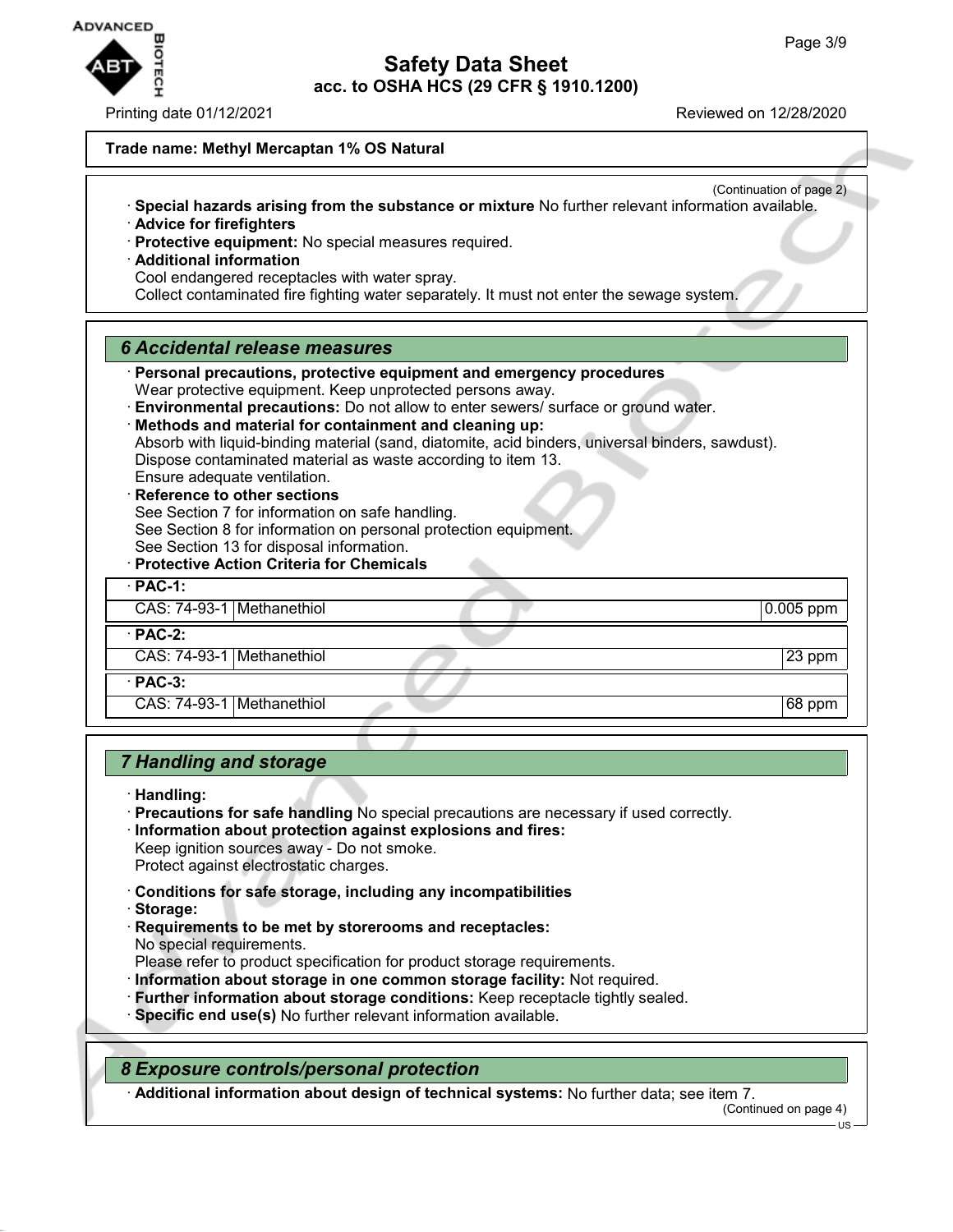

#### Printing date 01/12/2021 Reviewed on 12/28/2020

#### **Trade name: Methyl Mercaptan 1% OS Natural**

(Continuation of page 3) · **Control parameters** · **Components with limit values that require monitoring at the workplace: CAS: 74-93-1 Methanethiol** PEL Ceiling limit value: 20 mg/m<sup>3</sup>, 10 ppm REL Ceiling limit value:  $1*$  mg/m<sup>3</sup>,  $0.5*$  ppm \*15-min TLV Long-term value:  $0.98$  mg/m<sup>3</sup>,  $0.5$  ppm · **Additional information:** The lists that were valid during the creation were used as a basis. · **Exposure controls** · **Personal protective equipment:** · **General protective and hygienic measures:** Immediately remove all soiled and contaminated clothing. Wash hands before breaks and at the end of work. · **Breathing equipment:** Not required. · **Protection of hands:** Protective gloves The glove material has to be impermeable and resistant to the product/ the substance/ the preparation. Due to missing tests no recommendation to the glove material can be given for the product/ the preparation/ the chemical mixture. Selection of the glove material should be based on consideration of the penetration times, rates of diffusion and the degradation · **Material of gloves** The selection of the suitable gloves does not only depend on the material, but also on further marks of quality and varies from manufacturer to manufacturer. As the product is a preparation of several substances, the resistance of the glove material can not be calculated in advance and has therefore to be checked prior to the application. · **Penetration time of glove material** The exact break through time has to be determined by the manufacturer of the protective gloves and has to be observed. · **Eye protection:** Tightly sealed goggles *9 Physical and chemical properties* · **Information on basic physical and chemical properties** · **General Information**

- 
- · **Appearance:**
- 
- -
- 

**Form:** Liquid **Color:** According to product specification **Odor:** According to product specification **Odor threshold:** Not determined.

(Continued on page 5)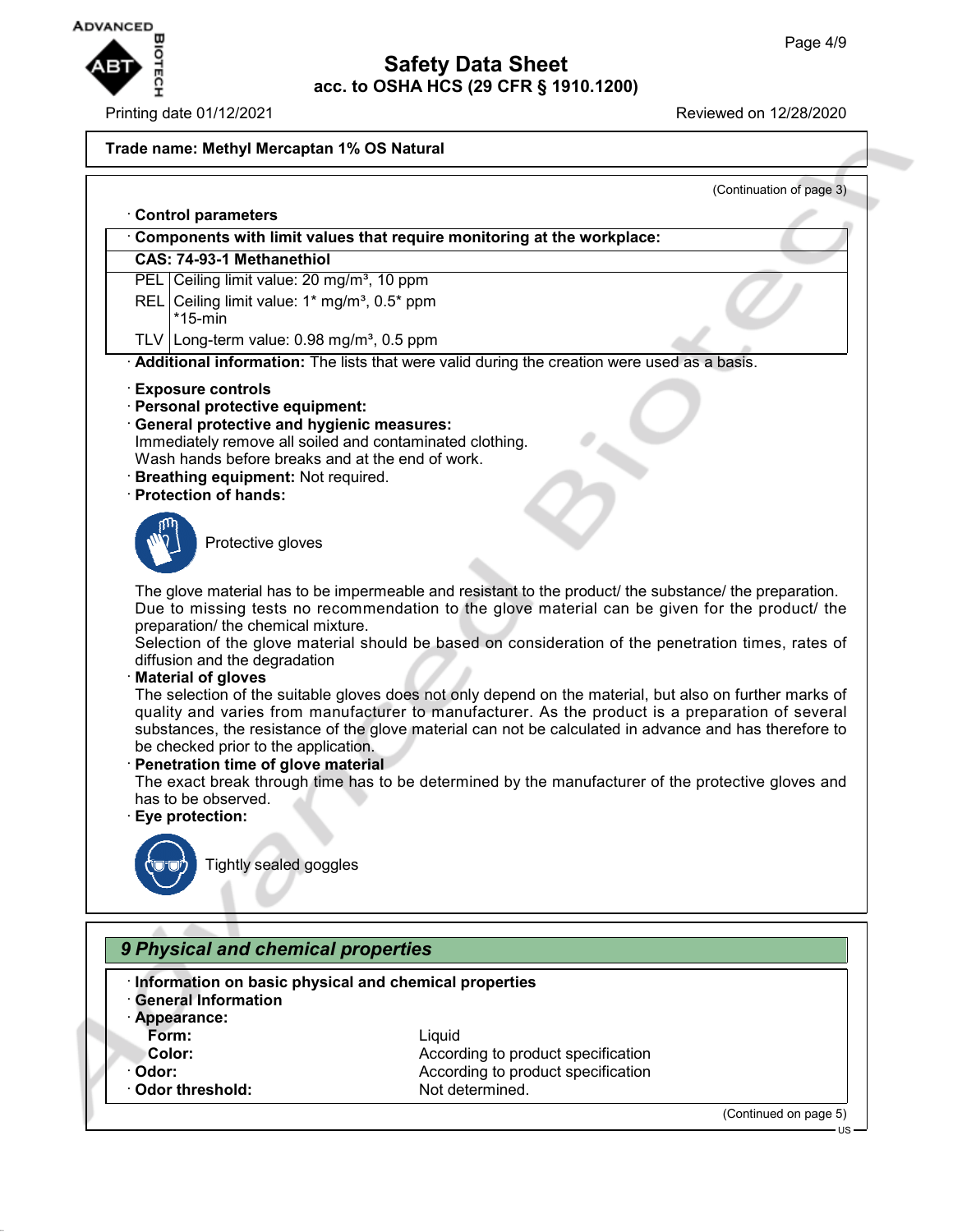

#### Printing date 01/12/2021 **Reviewed on 12/28/2020**

#### **Trade name: Methyl Mercaptan 1% OS Natural**

|                                                                                                   | (Continuation of page 4)                                                                       |
|---------------------------------------------------------------------------------------------------|------------------------------------------------------------------------------------------------|
| pH-value:                                                                                         | Not determined.                                                                                |
| Change in condition<br><b>Melting point/Melting range:</b><br><b>Boiling point/Boiling range:</b> | Undetermined.<br>Undetermined.                                                                 |
| · Flash point:                                                                                    | 26.2 °C (79.2 °F)                                                                              |
| · Flammability (solid, gaseous):                                                                  | Not applicable.                                                                                |
| · Decomposition temperature:                                                                      | Not determined.                                                                                |
| · Auto igniting:                                                                                  | Product is not selfigniting.                                                                   |
| Danger of explosion:                                                                              | Product is not explosive. However, formation of explosive air/<br>vapor mixtures are possible. |
| <b>Explosion limits:</b><br>Lower:<br>Upper:                                                      | Not determined.<br>Not determined.                                                             |
| · Vapor pressure:                                                                                 | Not determined.                                                                                |
| · Density:<br>· Relative density<br>· Vapor density<br><b>Evaporation rate</b>                    | Not determined.<br>Not determined.<br>Not determined.<br>Not determined.                       |
| · Solubility in / Miscibility with<br>Water:                                                      | Not miscible or difficult to mix.                                                              |
| · Partition coefficient (n-octanol/water): Not determined.                                        |                                                                                                |
| · Viscosity:<br>Dynamic:<br>Kinematic:                                                            | Not determined.<br>Not determined.                                                             |
| · Solvent content:<br><b>VOC content:</b>                                                         | 0.00%<br>0.0 g/l / 0.00 lb/gal                                                                 |
| <b>Solids content:</b>                                                                            | 0.0%                                                                                           |
| Other information                                                                                 | No further relevant information available.                                                     |

# *10 Stability and reactivity*

- · **Reactivity** No further relevant information available.
- · **Chemical stability**
- · **Thermal decomposition / conditions to be avoided:**

No decomposition if used according to specifications.

- · **Possibility of hazardous reactions** No dangerous reactions known.
- · **Conditions to avoid** No further relevant information available.
- · **Incompatible materials:** No further relevant information available.
- · **Hazardous decomposition products:** No dangerous decomposition products known.

(Continued on page 6)

US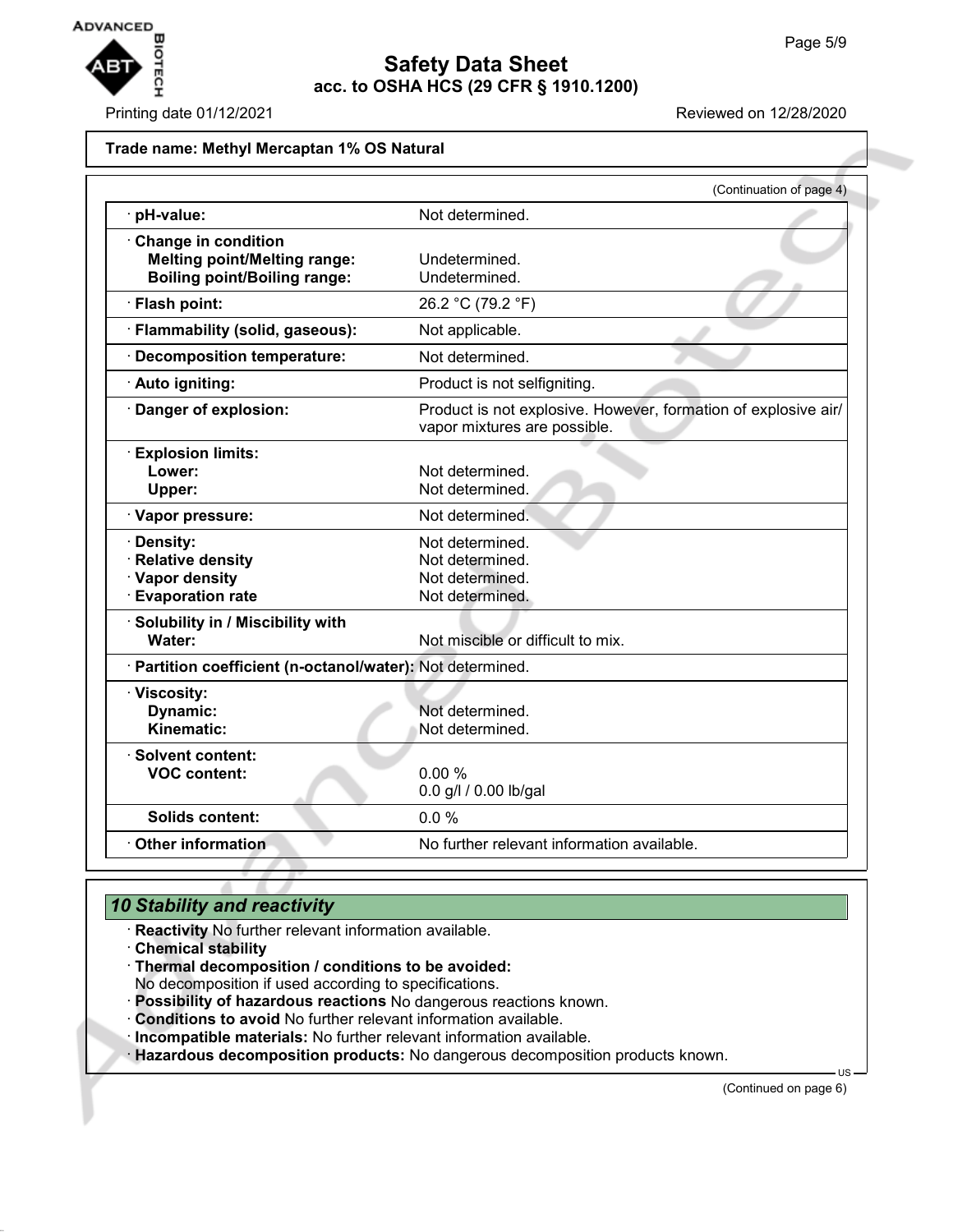

#### Printing date 01/12/2021 Reviewed on 12/28/2020

#### **Trade name: Methyl Mercaptan 1% OS Natural**

(Continuation of page 5)

# *11 Toxicological information*

· **Information on toxicological effects**

#### · **Acute toxicity:**

· **LD/LC50 values that are relevant for classification:**

**ATE (Acute Toxicity Estimate)**

Inhalative  $LC50/4$  h 67500 mg/l (ATE)

#### **CAS: 74-93-1 Methanethiol**

Inhalative  $|LC50/4 h|675 mg/l (ATE)$ 

- · **Primary irritant effect:**
- · **on the skin:** No irritant effect.
- · **on the eye:** No irritating effect.
- · **Sensitization:** No sensitizing effects known.
- · **Additional toxicological information:**

#### · **Carcinogenic categories**

· **IARC (International Agency for Research on Cancer)**

None of the ingredients is listed.

· **NTP (National Toxicology Program)**

None of the ingredients is listed.

· **OSHA-Ca (Occupational Safety & Health Administration)**

None of the ingredients is listed.

# *12 Ecological information*

- · **Toxicity**
- · **Aquatic toxicity:** No further relevant information available.
- · **Persistence and degradability** No further relevant information available.
- · **Behavior in environmental systems:**
- · **Bioaccumulative potential** No further relevant information available.
- · **Mobility in soil** No further relevant information available.
- · **Additional ecological information:**
- · **General notes:**

Water hazard class 2 (Self-assessment): hazardous for water Do not allow product to reach ground water, water course or sewage system. Danger to drinking water if even small quantities leak into the ground.

- · **Results of PBT and vPvB assessment**
- · **PBT:** Not applicable.
- · **vPvB:** Not applicable.
- · **Other adverse effects** No further relevant information available.

# *13 Disposal considerations*

#### · **Waste treatment methods**

· **Recommendation:**

Must not be disposed of together with household garbage. Do not allow product to reach sewage system.

(Continued on page 7)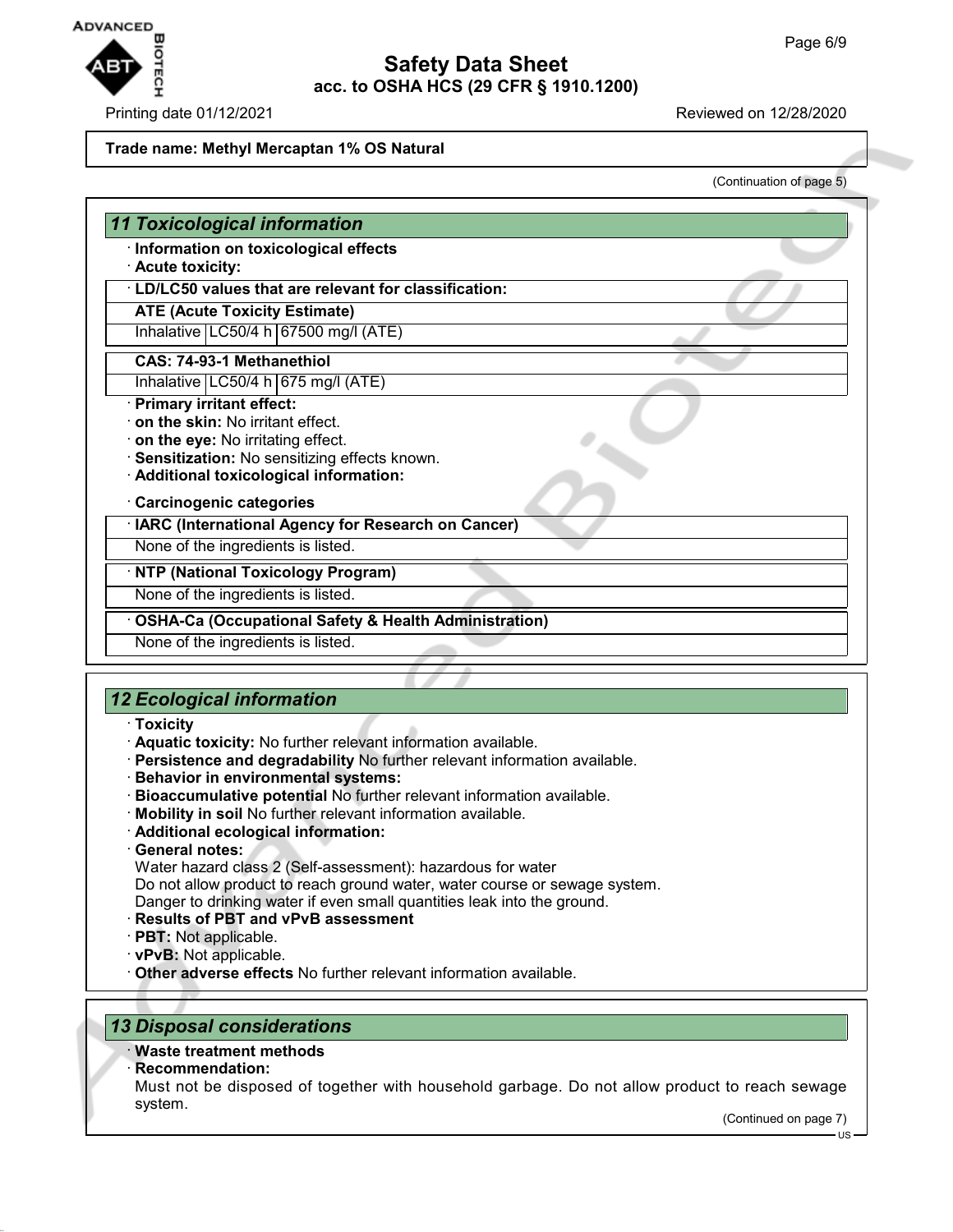

Printing date 01/12/2021 **Reviewed on 12/28/2020** 

**Trade name: Methyl Mercaptan 1% OS Natural**

(Continuation of page 6)

· **Uncleaned packagings:**

· **Recommendation:** Disposal must be made according to official regulations.

| <b>14 Transport information</b>                                                                                                     |                                                                   |
|-------------------------------------------------------------------------------------------------------------------------------------|-------------------------------------------------------------------|
| · UN-Number<br>· DOT, IMDG, IATA                                                                                                    | <b>UN1197</b>                                                     |
| · UN proper shipping name<br>$\cdot$ DOT<br>· IMDG, IATA                                                                            | Extracts, flavoring, liquid<br>EXTRACTS, FLAVOURING, LIQUID       |
| · Transport hazard class(es)                                                                                                        |                                                                   |
| $\cdot$ DOT                                                                                                                         |                                                                   |
|                                                                                                                                     |                                                                   |
| · Class<br>· Label                                                                                                                  | 3 Flammable liquids<br>3                                          |
| · IMDG, IATA                                                                                                                        |                                                                   |
|                                                                                                                                     |                                                                   |
| · Class<br>· Label                                                                                                                  | 3 Flammable liquids<br>3                                          |
| · Packing group<br>· DOT, IMDG, IATA                                                                                                | Ш                                                                 |
| · Environmental hazards:                                                                                                            | Not applicable.                                                   |
| <b>Special precautions for user</b><br>· Hazard identification number (Kemler code): 30<br><b>EMS Number:</b><br>· Stowage Category | Warning: Flammable liquids<br>$F-E$ , S-D<br>A                    |
| Transport in bulk according to Annex II of<br>MARPOL73/78 and the IBC Code                                                          | Not applicable.                                                   |
| · Transport/Additional information:                                                                                                 |                                                                   |
| $\cdot$ DOT<br>· Quantity limitations                                                                                               | On passenger aircraft/rail: 60 L<br>On cargo aircraft only: 220 L |
| · IMDG<br>· Limited quantities (LQ)                                                                                                 | 5L                                                                |
|                                                                                                                                     | (Continued on page 8)<br>US                                       |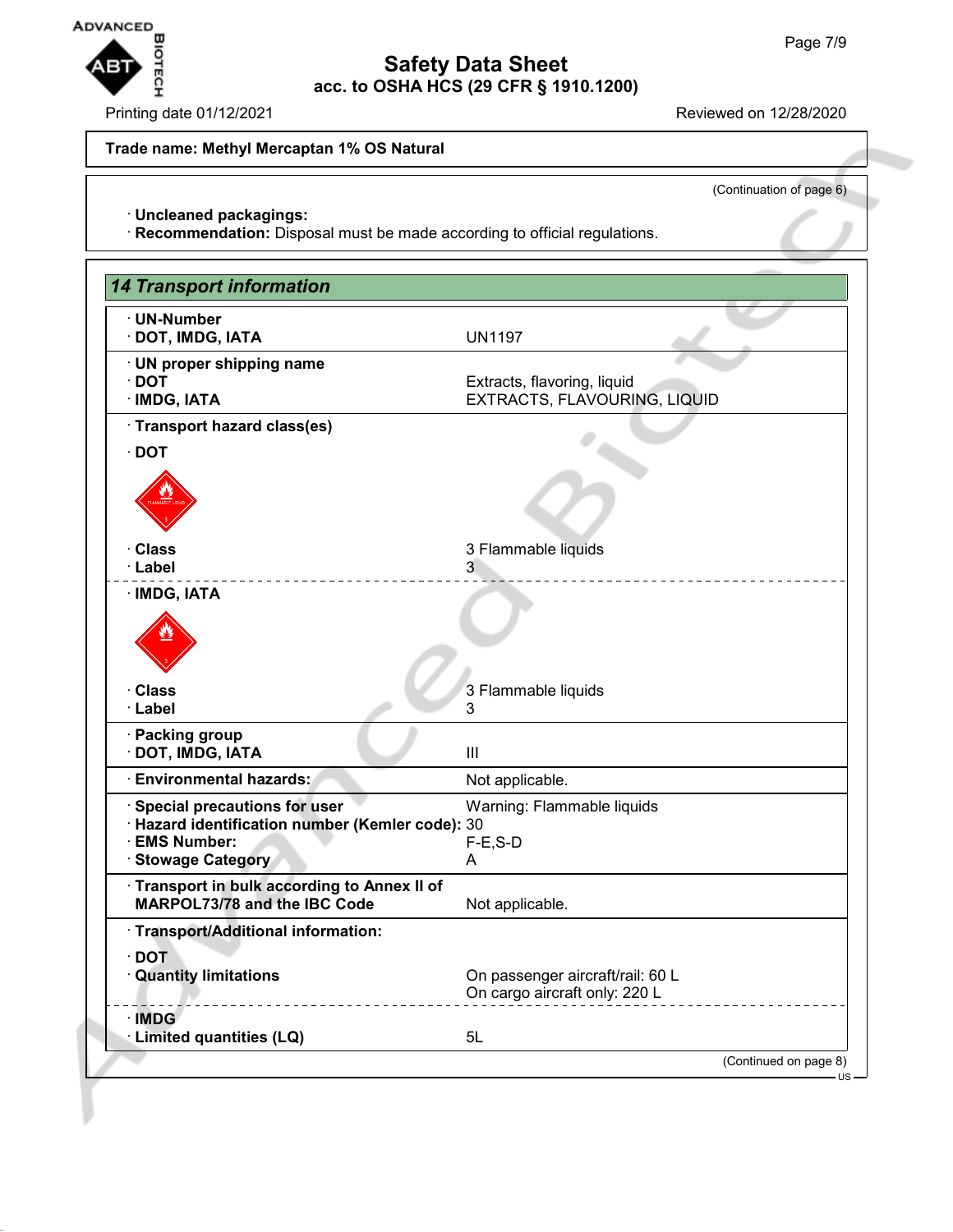

Printing date 01/12/2021 Reviewed on 12/28/2020

(Continuation of page 7)

**Trade name: Methyl Mercaptan 1% OS Natural**

|                                 | (Continuation of page 1)                                                                                         |
|---------------------------------|------------------------------------------------------------------------------------------------------------------|
| <b>Excepted quantities (EQ)</b> | Code: E1<br>Maximum net quantity per inner packaging: 30 ml<br>Maximum net quantity per outer packaging: 1000 ml |
| · UN "Model Regulation":        | UN 1197 EXTRACTS, FLAVOURING, LIQUID, 3, III                                                                     |

### *15 Regulatory information*

· **Safety, health and environmental regulations/legislation specific for the substance or mixture** · **Sara**

|  | · Section 355 (extremely hazardous substances): |
|--|-------------------------------------------------|
|--|-------------------------------------------------|

CAS: 74-93-1 Methanethiol

· **Section 313 (Specific toxic chemical listings):**

CAS: 74-93-1 Methanethiol

· **TSCA (Toxic Substances Control Act):**

All components have the value ACTIVE.

· **Hazardous Air Pollutants**

None of the ingredients is listed.

· **Proposition 65**

· **Chemicals known to cause cancer:**

None of the ingredients is listed.

· **Chemicals known to cause reproductive toxicity for females:**

None of the ingredients is listed.

· **Chemicals known to cause reproductive toxicity for males:**

None of the ingredients is listed.

· **Chemicals known to cause developmental toxicity:**

None of the ingredients is listed.

#### · **Carcinogenic categories**

· **EPA (Environmental Protection Agency)**

None of the ingredients is listed.

· **TLV (Threshold Limit Value established by ACGIH)**

None of the ingredients is listed.

#### · **NIOSH-Ca (National Institute for Occupational Safety and Health)**

None of the ingredients is listed.

### · **GHS label elements**

Pictograms on label shall be in the shape of a square set at a point and shall include a black hazard symbol on a white background with a red frame sufficiently wide to be clearly visible.

The product is classified and labeled according to the Globally Harmonized System (GHS). · **Hazard pictograms**



(Continued on page 9)